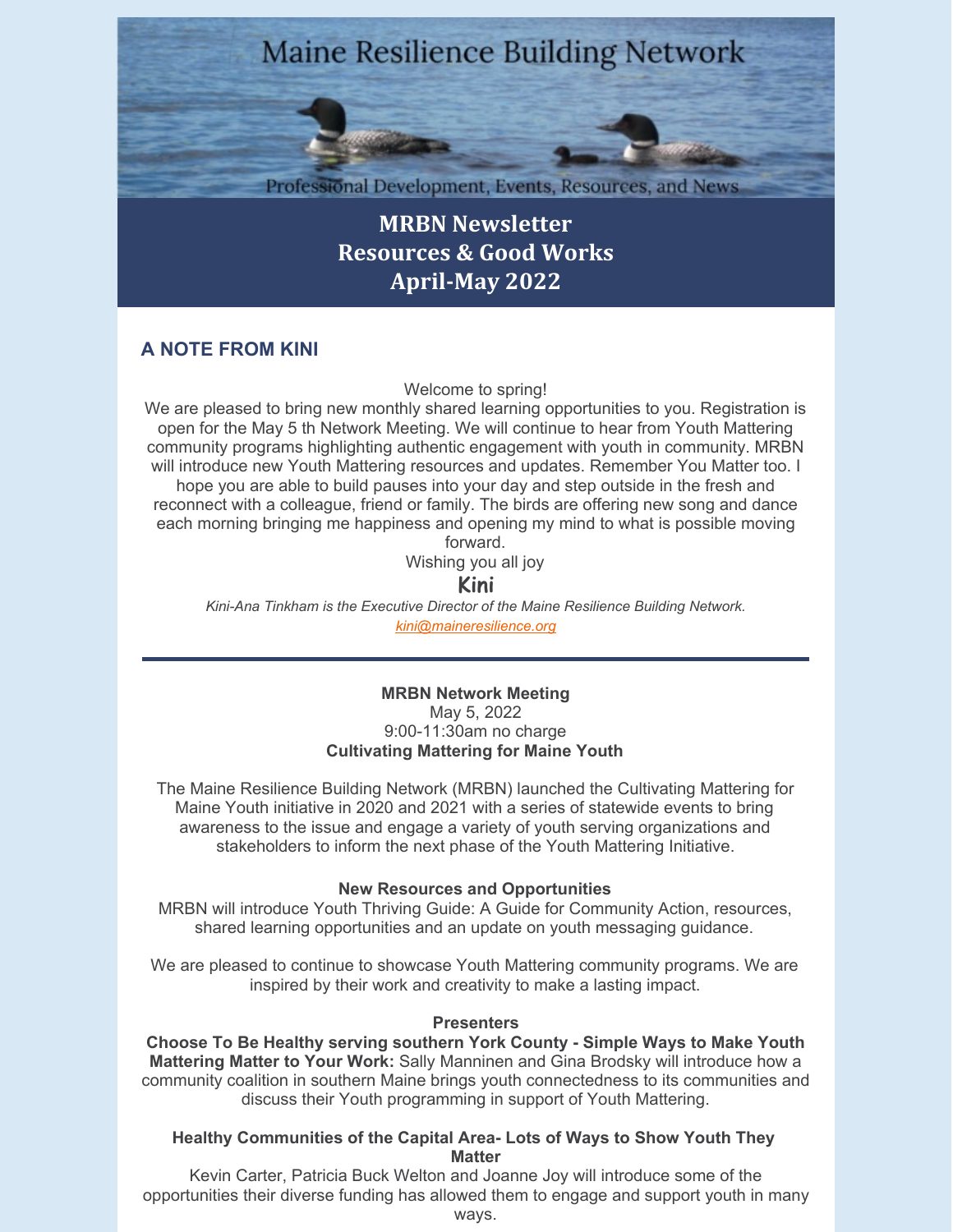- Restorative Practices at the Gardiner Middle School and Lawrence High School
- It's all about Collaborations-Engaging Partners
- Expanding Summer Programming for LGBTQ+ Youth

## **Be the Influence Coalition in Windham/Raymond**

Laura Morris, Director of the Maine has designed an Arts in Prevention series that has yielded amazing outcomes for the youth involved. Through art, theater, Hip Hop, dance, music and journaling, youth are finding outlets for expression that are healthy and meaningful in helping them overcome adversity.

**MRBN Learning Circles** provide opportunities to connect to focus on shared learning and different perspectives into a common understanding of a topic and empower solutions. MRBN believes that every participant has something to contribute and that we each have something to learn. Attendance at each scheduled learning circle is optional. Please reach out with any questions at info@maineresilience.org. Visit MRBN website-Events for dates/times and register. The monthly Learning Circles begin late April. More information is provided below.



**Youth Mattering Learning Circle** brings together MRBN Network colleagues passionate about improving a youth's belief that they matter in their community. Current research will be offered to understand positive environments and relations that support resilience. Participants share what they have learned from youth in their communities, what is working, the needs they see,and share successes. Discussions may support resource development MRBN's Cultivating Mattering for Maine Youth Initiative goal.

## **May 10, 2022, 12:00-1:00 PM**

**Social Connectedness and Community Resilience Learning Circle** offers a forum to discuss community resilience and recovery from the pandemic. As we begin to reconnect how do we achieve social connectedness in our communities? How do we ensure social connectedness is achieved for all disadvantaged populations? Resilience is relational and communities play a key role in adapting too stresses and challenges. We will begin to identify community practices, policies and environments that may need to be addressed and steps participants can bring back to their community to work across sectors to individual and community resilience.



**April 26, 2022, 12:00-1:00 PM**

MRBN launched a [short](https://www.youtube.com/watch?v=dfd1M8BwHGU) video about mattering on our social media channels. As we continue to talk about what it means to feel seen, heard, and valued, we want to invite you to be curious with us about how we can all step up to the challenge of helping Maine youth feel like they matter. Please share this video to help us keep the conversation going about how all young people in Maine deserve the chance to feel like they are important to the

MRBN Youth Mattering Video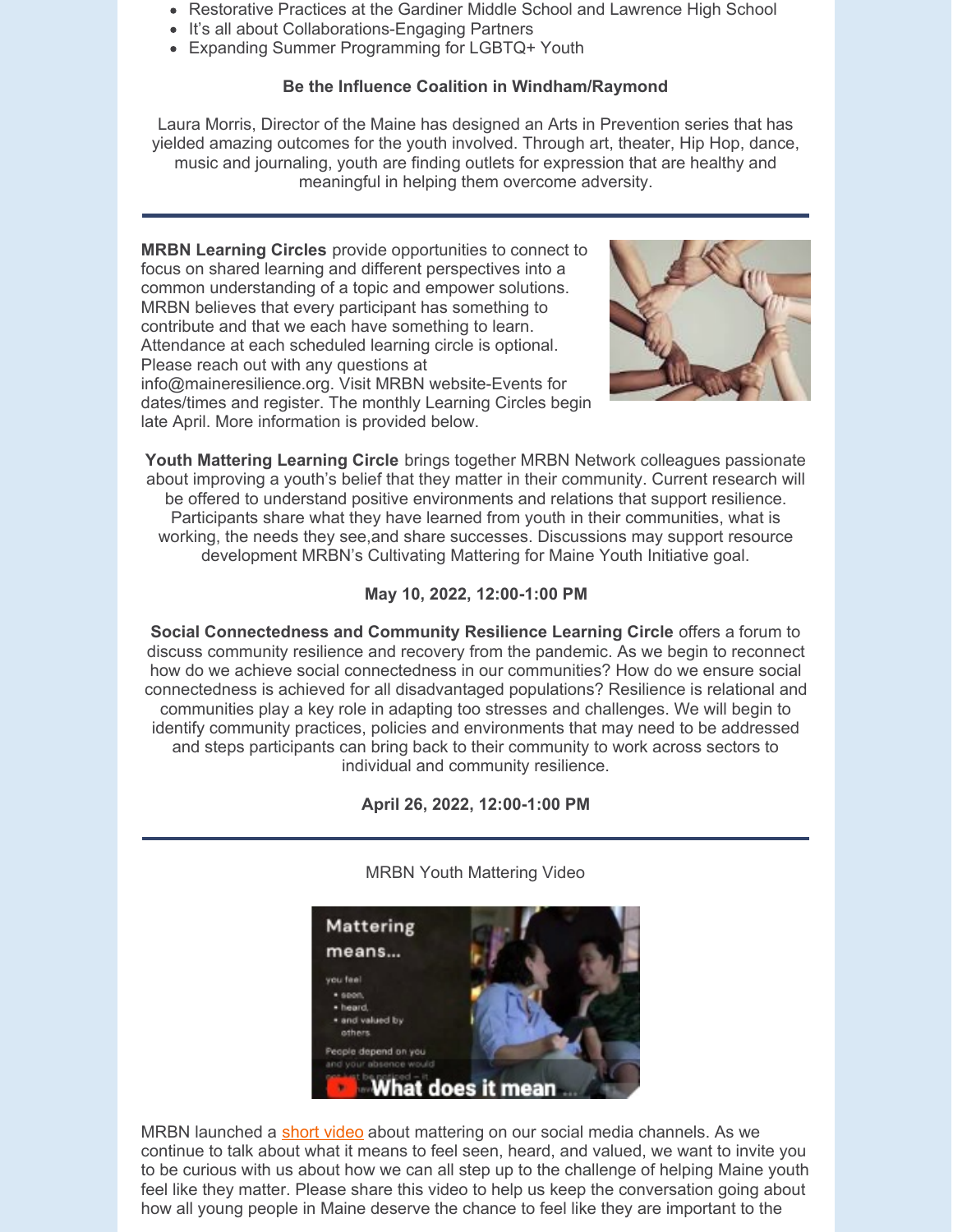people around them and visit the MRBN [website](https://maineresilience.org/) for more resources on how to improve mattering in your community.



#### [Annual](https://maineresilience.org/Annual-Report) Report

We are pleased to share the MRBN 2021 Annual Report. We invite you to partner with the Maine Resilience Building Network. 2022 offers an abundance of opportunities to connect and make an impact.



# **SAVE THE DATE! MRBN BIENNIAL CONFERENCE APRIL 12-13, 2023**



**Samoset Resort, Rockport** 

**To learn more about MRBN's educational offerings or to schedule a training for your business, group, or organization, contact [training@maineresilience.org.](mailto:training@maineresilience.org)**

SOCIAL [CONNECTEDNESS/COMMUNITY](https://maineresilience.org/event-4770123) RESILIENCE LEARNING CIRCLE April 26, 2022 12:00 PM • Virtual- via Zoom

> MRBN [NETWORK](https://maineresilience.org/event-4596203) MEETING - MAY 2022 May 05, 2022 9:00 AM • Virtual via Zoom

YOUTH [MATTERING](https://maineresilience.org/event-4770093) LEARNING CIRCLE May 10, 2022 12:00 PM • Virtual-Zoom

RURAL YORK COUNTY CONSORTIUM COMMUNITY [CONVERSATION](https://maineresilience.org/event-4779374) May 17, 2022 12:00 PM • virtual via zoom

MRBN NETWORK MEETING - [SEPTEMBER](https://maineresilience.org/event-4596214) 2022

September 08, 2022 9:00 AM • Virtual via Zoom

# **HELP US BUILD CONNECTIONS WITH BUSINESSES IN YOUR COMMUNITY!**

Thank you to all who have suggested businesses who are potential partners in our Youth Mattering work! We are interested in connecting with businesses in your community that may be interested in working with us to decrease social isolation and increase youth mattering.

Local businesses have an incredible opportunity right now to become more youth-friendly, offer career exploration activities for young people, and build community resilience through intentional actions.

We'd love a personal connection to guide us reaching these potential collaborators. Please